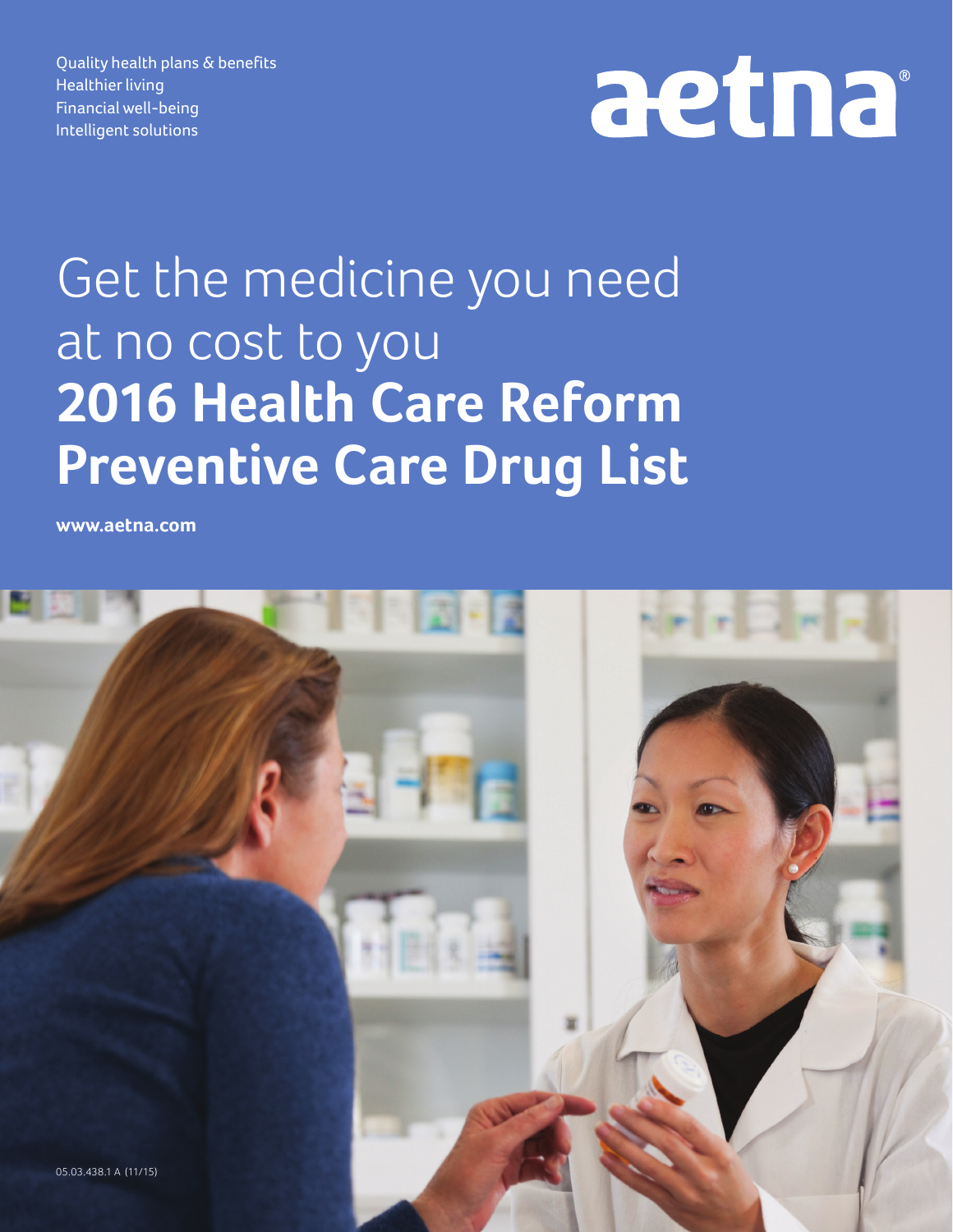Under the Affordable Care Act, also known as health care reform, you can get some drugs at no member cost share. This means they are covered 100 percent by your plan. This is not a complete list. The following list of drugs and products are examples of some items that are available at no member cost share with a prescription. There are additional drugs and products available.

| <b>Category</b>                                                                                                                                                                                           | <b>Generic name</b>                                                                                                                                                                                                                                                                                                                                                                                                                      | <b>Brand name</b>                                                                                                                                                                                                                                                                                                                                                                                             |
|-----------------------------------------------------------------------------------------------------------------------------------------------------------------------------------------------------------|------------------------------------------------------------------------------------------------------------------------------------------------------------------------------------------------------------------------------------------------------------------------------------------------------------------------------------------------------------------------------------------------------------------------------------------|---------------------------------------------------------------------------------------------------------------------------------------------------------------------------------------------------------------------------------------------------------------------------------------------------------------------------------------------------------------------------------------------------------------|
| <b>Aspirin products</b><br>Covered for members ages 45 and<br>older when prescribed by a doctor.<br>Aspirin 81 mg is covered for women<br>of childbearing ages who are at high<br>risk for pre-eclampsia. | aspirin tab 81 mg and 325 mg<br>aspirin chew tab 81 mg<br>aspirin tab delayed release 81 mg, 325 mg<br>aspirin dispersable tab 81 mq<br>aspirin suppository 60 mg; 120 mg; 200 mg                                                                                                                                                                                                                                                        | ADULT ASA TAB 81 mg<br>ALKA-SELTZER TAB 325 mg<br>ASPIRIN TAB 81 mg<br>BUFFERIN TAB 81 mg; 325 mg<br>ECOTRIN TAB 325 mg<br>HALFPRIN TAB 162 mg<br>MEDI-SELTZER TAB 324 mg                                                                                                                                                                                                                                     |
| <b>Vitamin D</b><br>Covered for members ages 65 and older<br>when prescribed by a doctor.                                                                                                                 | ergocalciferol cap 50,000 unit<br>ergocalciferol tab 400; 2,000 unit<br>ergocalciferol soln 8,000 unit/mL<br>cholecalciferol cap 400; 1,000; 2,000;<br>5,000; 10,000; 50,000 unit<br>cholecalciferol tab 400; 1,000; 2,000;<br>5.000 unit<br>cholecalciferol chew tab 400; 1,000;<br>2,000; 5,000 unit<br>cholecalciferol oral liquid 1,200 unit/15 mL<br>cholecalciferol oral liquid 400 unit/mL<br>cholecalciferol drops 5,000 unit/mL | BABY D DROPS LIQUID 400 UNIT<br>D3 DOTS TAB 2,000 UNIT<br>DAILY D3 DROPS 1,000 UNIT<br>D DROPS LIQUID 1,000; 2,000 UNIT<br>DECARA CAP 25,000 UNIT<br>D-VI-SOL LIQUID 400 UNIT<br>REPLESTA CHEW WAFER 14,000 UNIT<br>REPLESTA NX WAFER 14,000 UNIT<br>THERA-D TAB 4,000 UNIT<br>VITAMELTS D TAB 1,000 IU<br>VITAMIN D3 CAP 400; 4,000 UNIT<br>VITAMIN D3 LIQUID 1,000/10 mL UNIT<br>VITAMIN D3 TAB 50,000 UNIT |
| Iron supplements<br>Covered for children ages 6 - 12 months<br>old at risk for anemia.                                                                                                                    | pediatric multiple vitamins with iron drops<br>10 mg/mL<br>pediatric multiple vitamins with fluoride<br>and iron drops 0.25 - 10 mg/mL;<br>$0.5 - 10$ mg/mL<br>pediatric vitamins a, c, d fluoride and<br>iron drops $0.25 - 10$ mg/mL                                                                                                                                                                                                   | MULTI-DELYN<br>MYKIDZ IRON<br>POLY-VI-FLOR<br>POLY-VI-SOL<br>TRI-VI-SOL                                                                                                                                                                                                                                                                                                                                       |

**Health benefits and health insurance plans are offered, administered and/or underwritten by Aetna Health Inc., Aetna Health Insurance Company of New York, Aetna Health Insurance Company and/or Aetna Life Insurance Company (Aetna). In Florida, by Aetna Health Inc. and/or Aetna Life Insurance Company. In Maryland, by Aetna Health Inc., 151 Farmington Avenue, Hartford, CT 06156. Each insurer has sole financial responsibility for its own products. Aetna Pharmacy Management refers to an internal business unit of Aetna Health Management, LLC.**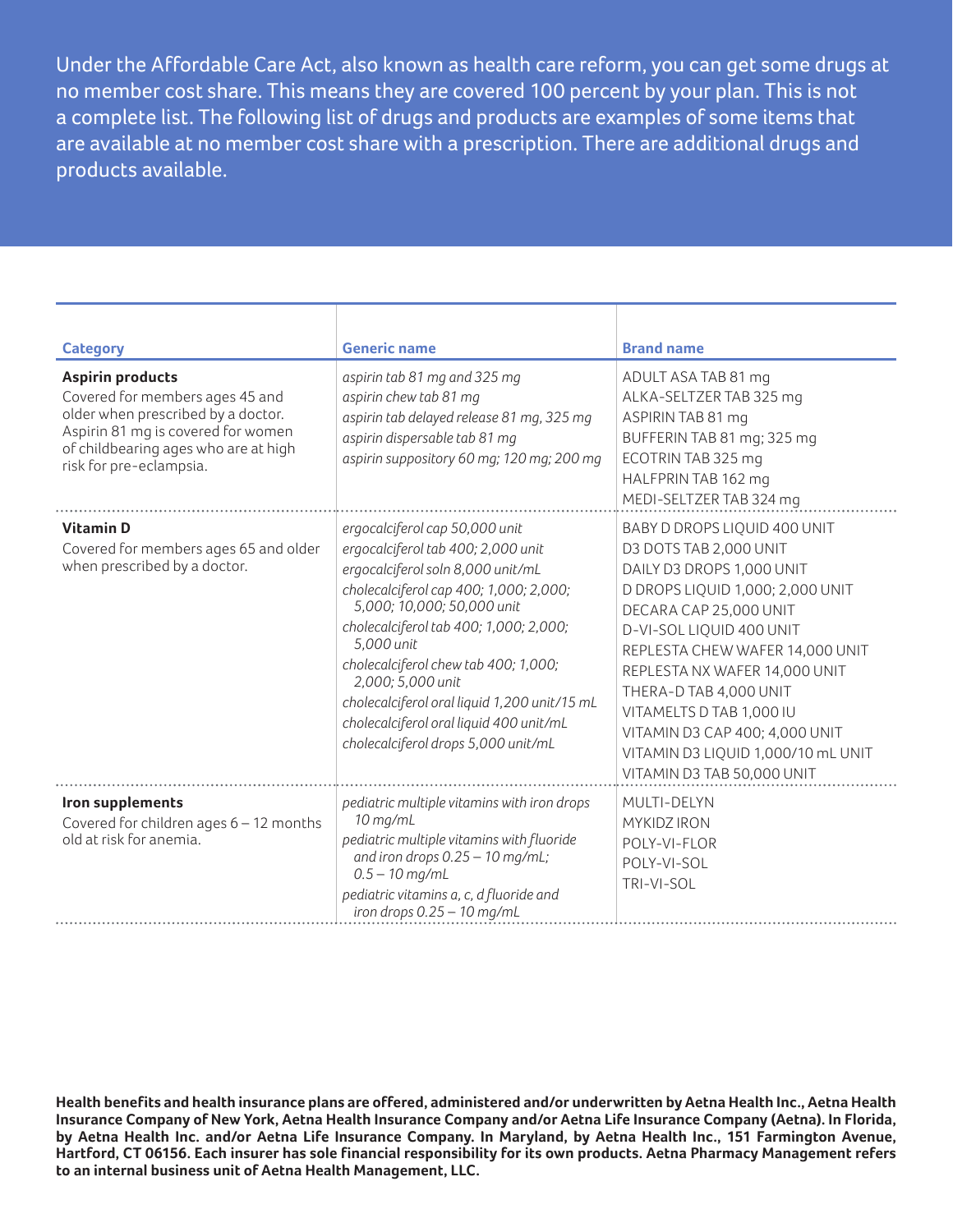| <b>Category</b>                                                                                                                         | <b>Generic name</b>                                                                                                                                                                                     | <b>Brand name</b>                                                                                                                                                                                                                                                                                                                                                                    |
|-----------------------------------------------------------------------------------------------------------------------------------------|---------------------------------------------------------------------------------------------------------------------------------------------------------------------------------------------------------|--------------------------------------------------------------------------------------------------------------------------------------------------------------------------------------------------------------------------------------------------------------------------------------------------------------------------------------------------------------------------------------|
| <b>Fluoride</b><br>Oral fluoride covered for children<br>ages 6 months - 11 years without<br>fluoride in their water source.            | epiflur chew<br>fluor-a-day<br>fluoride chewable<br>fluoritab chewable/drops<br>ludent chewable<br>nafrinse chewable/drops<br>sodium fluoride chewable/drop/tab                                         | <b>FLORICAL</b><br><b>FLUORABON</b><br>FLUOR-A-DAY<br><b>FLUORIDEX</b><br>FLURA-DROPS<br>LOZI-FLUR<br><b>LURIDE</b><br>MONOCAL                                                                                                                                                                                                                                                       |
| <b>Fluoride dental products</b><br>Covered with a prescription from<br>a doctor. Age limits under the<br>fluoride category above apply. | fluoride-sodium fluoride rinse<br>sodium fluoride gel<br>sodium fluoride paste<br>sodium fluoride cream<br>stannous fluoride gel<br>stannous fluoride gel/rinse                                         | ACT TOTAL sodium fluoride rinse<br>FLUORIDEX sodium fluoride gel<br>GEL-KAM stannous fluoride concentrate<br>LISTERINE TC sodium fluoride rinse<br>NAFRINSE sodium fluoride solution rinse<br>OMNI stannous fluoride gel<br>PHOS FLUR sodium fluoride rinse<br>PREVIDENT sodium fluoride<br>rinse/gel/paste<br>SMART RINSE sodium fluoride rinse<br>THERA-FLUR-N sodium fluoride gel |
| <b>Tobacco cessation medications</b><br>Covered with a prescription.<br>(Limits apply. Limits vary by plan.)                            | buproban*<br>bupropion SR*<br>nicotine - nicotine transdermal patch 24 hour<br>nicotine polacrilex - nicotine polacrilex gum<br>nicotine - nicotine polacrilex lozenge                                  | <b>CHANTIX</b><br>NICODERM CO<br>NICORETTE<br>NICORETTE MINI<br>NICOTROL INHALER<br>NICOTROL NS                                                                                                                                                                                                                                                                                      |
| <b>Folic acid</b><br>Recommended for women who are or<br>may become pregnant.**                                                         | folic acid capsule 800 mcg<br>folic acid capsule 5 mg<br>folic acid capsule 20 mg<br>folic acid tablet 200 mcg<br>folic acid tablet 400 mcq<br>folic acid tablet 800 mcg<br>folic acid tablet 1,000 mcg |                                                                                                                                                                                                                                                                                                                                                                                      |
| <b>Risk-reducing medications</b><br>Covered for women ages 35 and older<br>at increased risk for breast cancer.                         | raloxifene<br>tamoxifen                                                                                                                                                                                 |                                                                                                                                                                                                                                                                                                                                                                                      |

Multisource brands are eligible for zero dollar copay only with medical exception.

\*\*Only when prescribed for smoking cessation.

<sup>\*\*</sup>The U.S. Preventive Services Task Force (USPSTF) recommends that all women planning or capable of pregnancy take a daily supplement containing 0.4 to 0.8 mg (400 to 800 mcg) of folic acid.